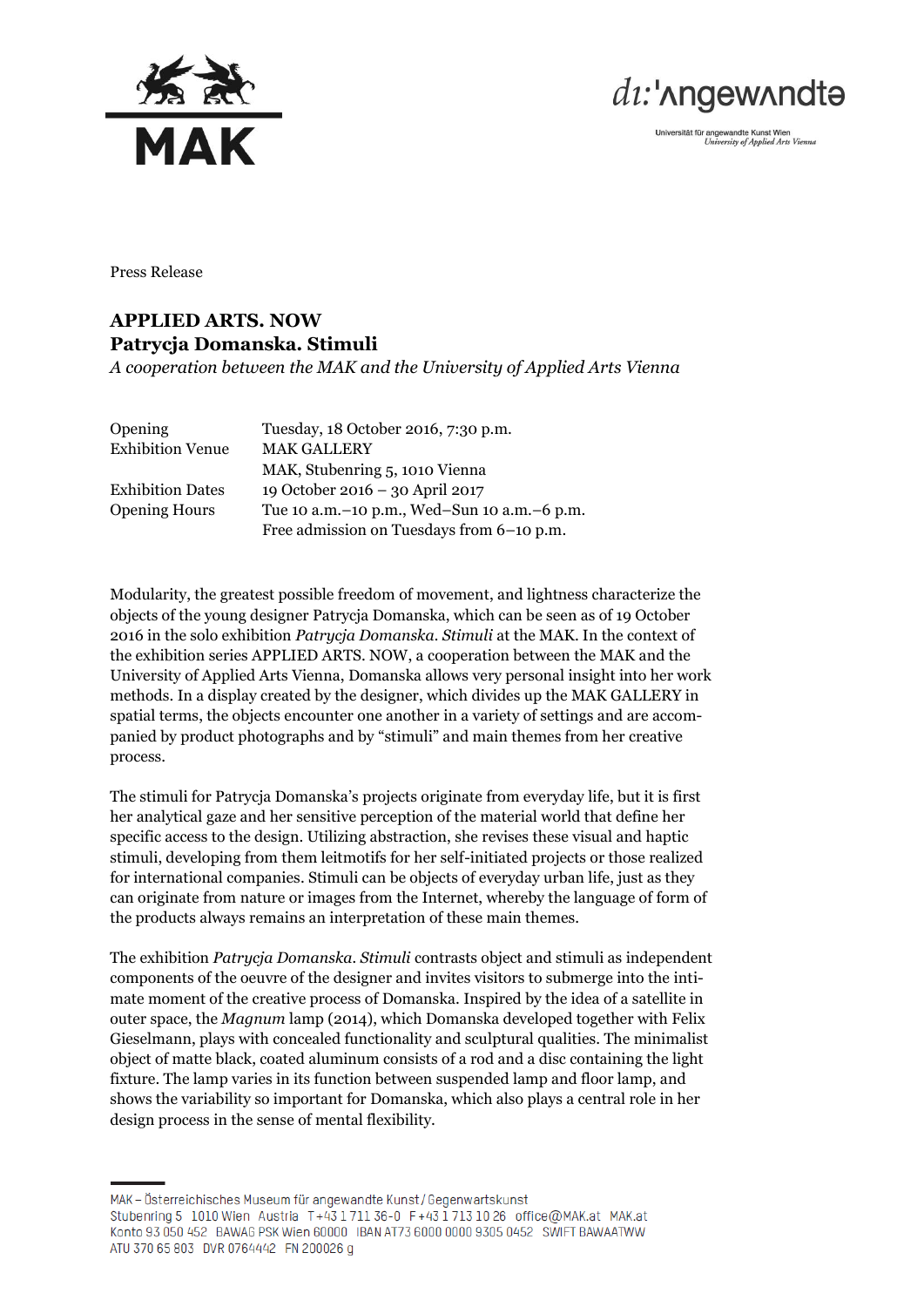

## di:'nngewnndta

Universität für angewandte Kunst Wien<br>University of Applied Arts Vienna

The *edgy* (2014) and *shingle* (2016) tiles designed in cooperation with Tanja Lightfoot for the KAZA Concrete company are exemplary in their variability for the interplay of nature and technology, modularity and mutability. The three dimensional *edgy* tiles consist of asymmetrical forms that are "folded" from a hexagonal basis. The new *shingle* series is suggestive of the roof shingles on old country homes, while the vertical line of separation draws its inspiration from the structure of leaves. Depending upon the structure or colorfulness, countless variations with a variety of different color progressions and light reflections can be created.

Variability is also a central concern of the designer for the project *Dress A Bulb* (2015) and the *Falbeson* furniture (2015). Based on simple geometrical forms, with *Falbeson* Domanska designed a sofa and a chaise longue for the Interio company, whereby the modular upholstered furniture system can also be converted into a guest bed. *Dress A Bulb* presents a simple and effective way to design lampshades, which Domanska produces herself from simple cuts working by hand. Each shade is a unique piece thanks to the draperies and gatherings, as well as the patterns developed especially for these. The innovative material Tyvek used for these lampshades has qualities similar to paper and lends the objects the required inherent stability.

Patrycja Domanska (born 1985 in Poland, lives and works in Vienna) completed the industrial design class with Paolo Piva at the University of Applied Arts Vienna in 2009 and worked for buero bauer konzept & gestaltung (today: buero bauer), as well as for LUCY D. and Schullin before founding her own design studio in Vienna in 2011. Domanska observes social change, draws inspiration from cultural backgrounds and places conventions and taboos in question. Her high chair *Hommage an Karl* (2011, in cooperation with Felix Gieselmann) originated in the context of the MAK project *The Great Viennese Café: A Laboratory* and has since been part of the MAK Design Collection. The modular *Edgy* tiles (2014, in cooperation with Tanja Lightfoot) were incorporated into the collection of the SCIN Gallery in London. [www.patrycjadomanska.com](http://www.patrycjadomanska.com/)

With the exhibition series APPLIED ARTS. NOW, a platform for contemporary forms of applied arts and thus greater visibility for especially interesting positions of graduates of the University of Applied Arts Vienna living and working in Austria should be created. Patrick Rampelotto, Stiefel & Company Architects, taliaYsebastian, Marco Dessí, Lisa Truttmann, soma architecture, Valentin Ruhry, Alfredo Barsuglia, and Kay Walkowiak have been represented to date with exhibition projects.

Press photos on the exhibition are available for download at MAK.at/press.